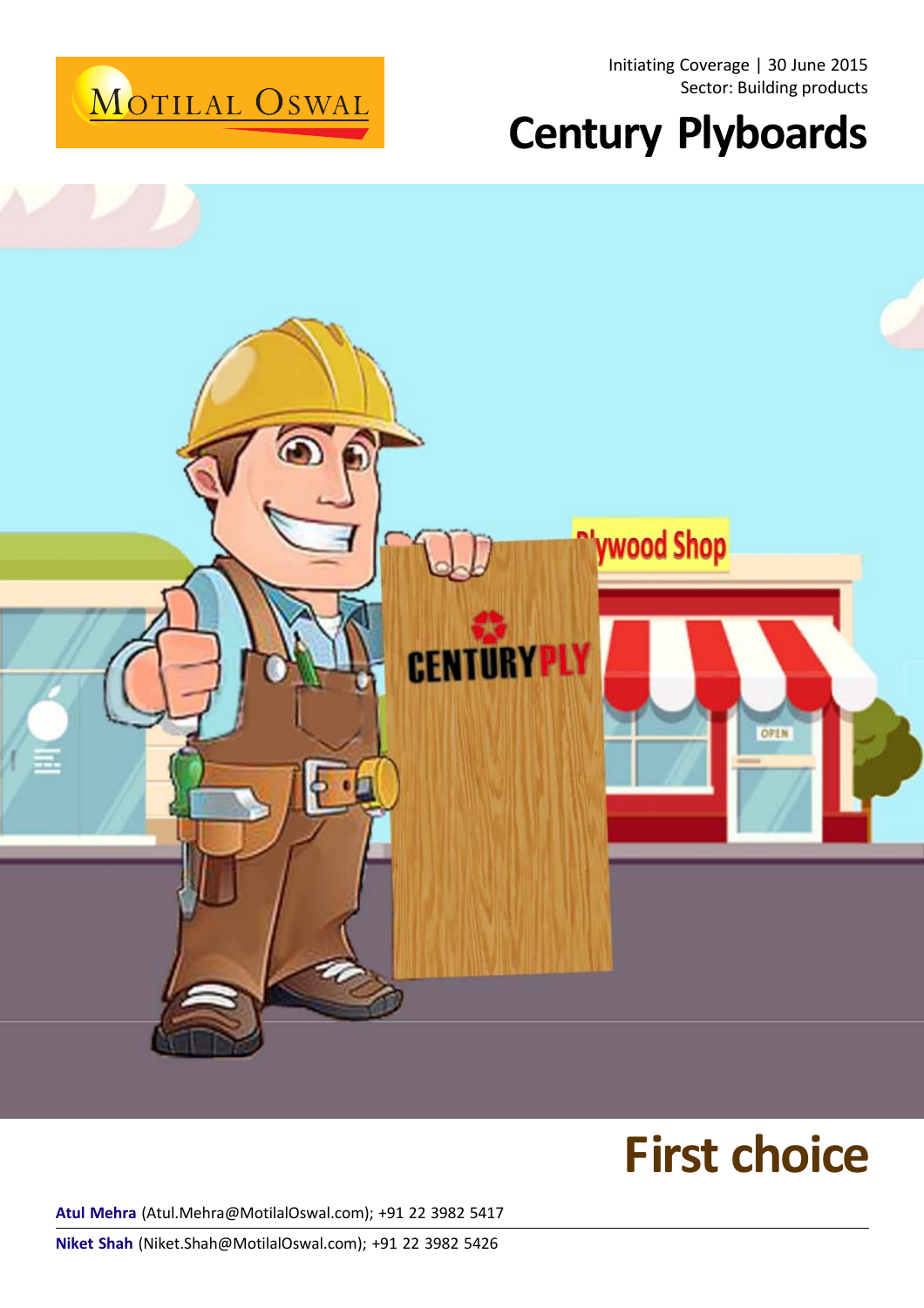### **Contents | Century Plyboards: First Choice**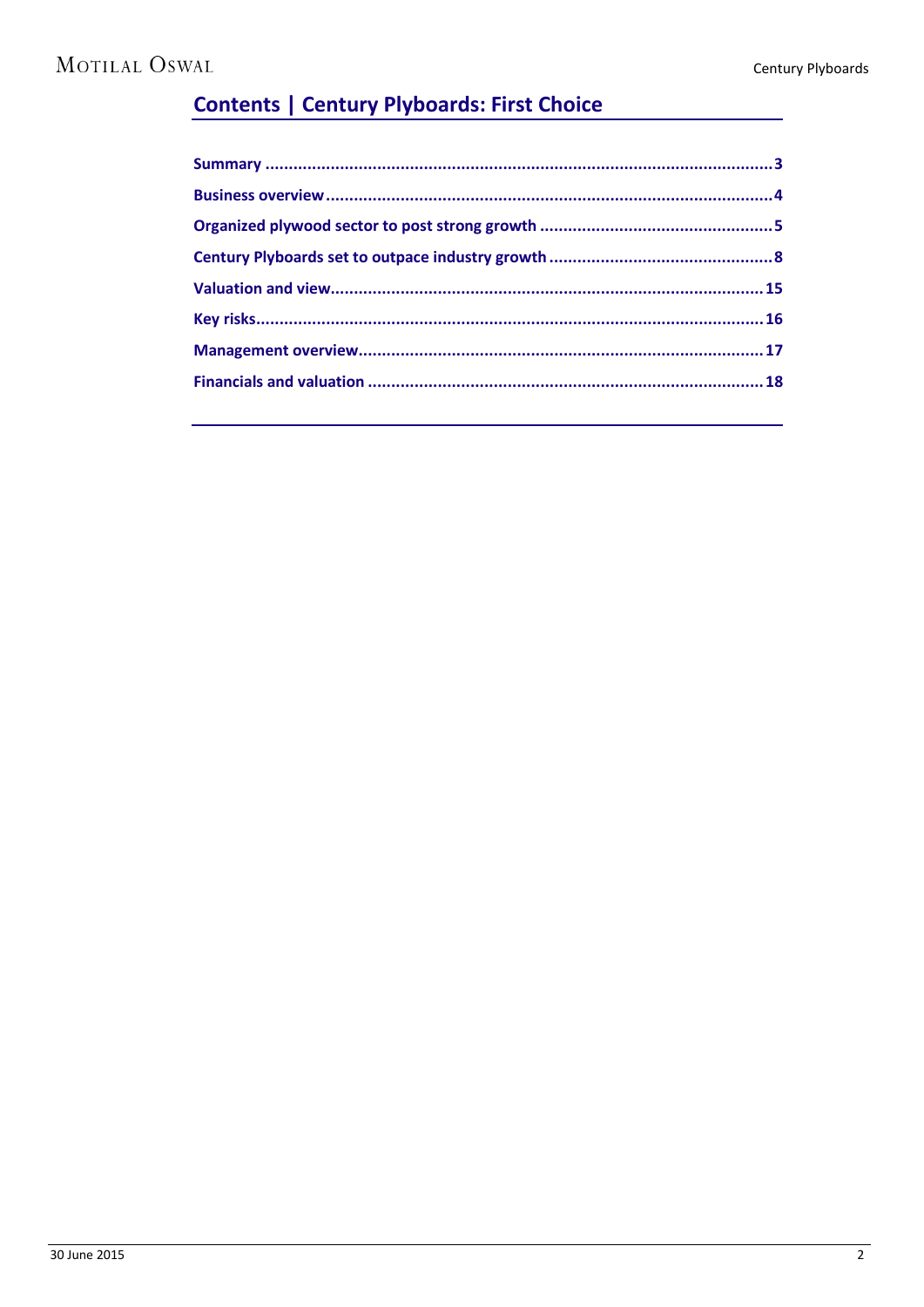## **Century Plyboards**

|                             | <b>S&amp;P CNX</b> |                     |                                                              |            |
|-----------------------------|--------------------|---------------------|--------------------------------------------------------------|------------|
| <b>BSE Sensex</b><br>27,645 | 8.318              | <b>CMP: INR185</b>  | TP: INR250 (+35%)                                            | <b>Buy</b> |
| <b>CENTURYP</b>             |                    | <b>First Choice</b> | Chift from unorganized to organized to be a secular tailwind |            |

#### **Stock Info**

| Bloomberg             | CPBI IN   |
|-----------------------|-----------|
| Equity Shares (m)     | 222.2     |
| 52-Week Range (INR)   | 262/62    |
| 1, 6, 12 Rel. Per (%) | 11/21/135 |
| M.Cap. (INR b)        | 46.5      |
| M.Cap. (USD b)        | 0.7       |
| AvgVal. INRm/Vol'000  | 120/839   |
| Free float (%)        | 26.7      |

#### **Financial Snapshot (INR Million)**

| Y/E March        | 2015  | 2016E 2017E          |       |
|------------------|-------|----------------------|-------|
| <b>Net Sales</b> |       | 15,884 18,223 21,179 |       |
| EBITDA (%)       | 17.0  | 17.2                 | 17.3  |
| Adj PAT          | 1,490 | 1,814                | 2,230 |
| EPS (INR)        | 6.7   | 8.2                  | 10.0  |
| Gr (%)           | 147.2 | 21.8                 | 23.0  |
| BV/Sh (INR)      | 17.5  | 24.0                 | 32.0  |
| RoE (%)          | 43.7  | 39.3                 | 35.8  |
| <b>RoCE (%)</b>  | 26.0  | 30.0                 | 32.9  |
| P/E(x)           | 27.6  | 22.7                 | 18.5  |
| P/BV(x)          | 10.6  | 7.7                  | 5.8   |
|                  |       |                      |       |

#### **Shareholding pattern (%)**

| As on    | <b>Mar-15</b> |      | <b>Dec-14 Mar-14</b> |
|----------|---------------|------|----------------------|
| Promoter | 73.3          | 74.5 | 72.9                 |
| DII      | 3.3           | 2.8  | 0.0                  |
| FII      | 8.6           | 6.2  | 1.3                  |
| Others   | 14.8          | 16.5 | 25.9                 |
|          |               | ۰    |                      |

FII Includes depository receipts

#### **Stock Performance (1-year)**



#### <span id="page-2-0"></span>**First Choice**

#### **Shift from unorganized to organized to be a secular tailwind**

- India's INR200b plywood market is largely unorganized (77% of the market), **with the organized market dominated by Century Plyboards (CPBI) and Greenply Industries (MTLM) - the only two national brands.**
- **With reduction in excise duties (from 16% to 12%), superior product quality, brand pull led by aggressive advertising campaigns, likely implementation of GST, we expect share of organized sector to improve.**
- **We like CPBI for its brand leadership (25% market share), improving return ratios (26% RoCE in FY15; expected to reach 33% by FY17), superior EPS growth outlook (22% CAGR over FY15-17), and strong medium-term growth visibility. Initiate with 'Buy' with PT of INR250.**

#### **Duopoly market with strong headroom for growth**

India's INR200b plywood market is largely unorganized – fragmented players account for 77% of the market. Century Plyboards (CPBI) and Greenply Industries (MTLM) dominate the organized market. They are the only pan-India players and enjoy ~25% share each of the organized plywood market. While the overall plywood market is growing at 5-7%, organized players are growing at 10-15%. There is a shift from the unorganized to the organized segment (estimated at 200bp annually), largely driven by (1) reduction in excise duty from 16% to 8% in 2006 (currently 12%) 2) superior product quality (organized players offer warranties and termite/borer-resistant products), (3) better product aesthetics, and (4) brand pull (aggressive advertising campaigns).

#### **Predominantly retail revenues; expanding distribution network**

Around 87% of CPBI's products are marketed through the price-inelastic retail network and just 10% are marketed through the discount-driven institutional network. To further its reach, CPBI has expanded its plywood dealer network at 13% CAGR over FY12-14 from 1,106 dealers to 1,424 dealers. Further, it has expanded its presence from metros and large cities (Top 100 towns with population over 500,000) to Tier-1 towns (Top 500 towns with population more than 100,000), thus widening its product reach.

#### **Valuation and view**

With brand leadership in a duopoly market coupled with minimal penetration of organized players, we believe CPBI is well-placed to capture the strong growth potential of India's plywood and laminates market. Brand pull, along with likely implementation of reforms like GST would further accelerate growth, in our view. Given improving return ratios (26% RoCE in FY15; expected to reach 33% by FY17), strong EPS growth (22% CAGR over FY15-17), and strong medium-term growth visibility, we believe CPBI deserves multiples in line with similar building product leaders. We initiate coverage with a **Buy** rating. Our target price is INR250 (25x FY17E EPS).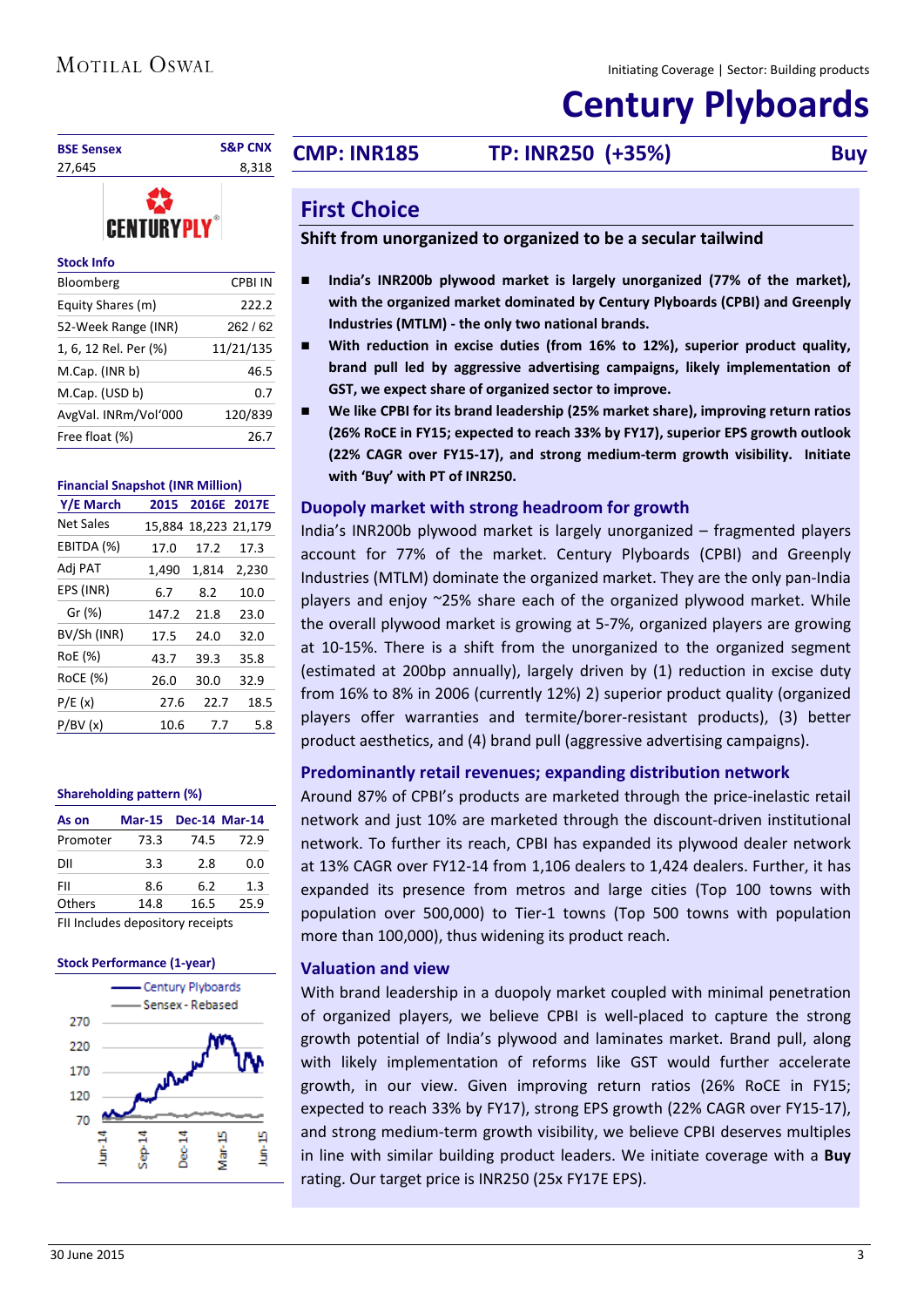#### <span id="page-3-0"></span>**Business overview**

Century Plyboards (CPBI) operates in four key verticals:



Source: Company, MOSL

Source: Company, MOSL

#### **Plywood (74% of revenues)**

CPBI is India's leading plywood company, with six manufacturing facilities – near Kolkata in the East, near Kandla in the West, near Chennai in the South, near Delhi in the North, near Guwahati in the North East, and near Roorkee in Central India. Additionally, it has one unit in Myanmar for sourcing face veneer. It commands ~25% of the organized plywood market in India. It has a timber peeling capacity of 210,000 cubic meters and plywood capacity of 210,000 cubic meters. CPBI manufactures and markets plywood in different brands like PF, Sainik, Maxima, etc.

#### **Laminates (19% of revenues)**

CPBI is one of the top-3 laminate producers in India and has a fully integrated plant near Kolkata, with a capacity of 4.8m sheets. It has 700 SKUs in this segment and is adding almost 100 new SKUs every year.

#### **Logistics – container freight stations (CFS; 4% of revenues)**

CPBI has East India's largest and first privately owned CFS, located near Kolkata Port. Spread across ~100,000 square meters, it can handle up to 160,000 TEUs.

#### **Furniture trading and modular kitchen (3% of revenues)**

CPBI entered the furniture trading business in 2012, with two pilot retail showrooms at Kolkata and Bangalore. With all modular kitchens available in India having durability issues, as they are made of MDF, CPBI has entered this market with a differentiation. It uses waterproof plywood, which is more durable than MDF.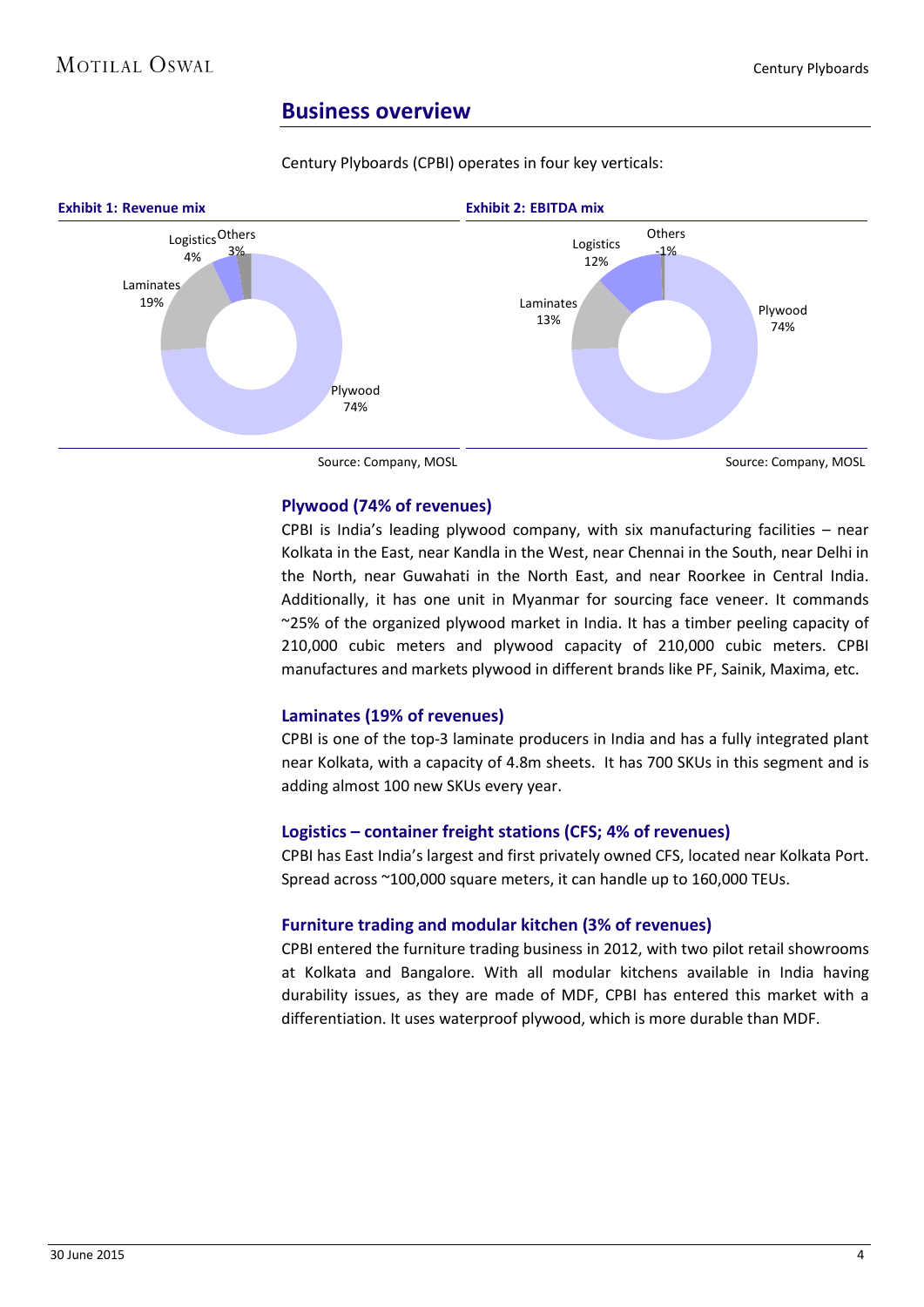### <span id="page-4-0"></span>**Organized plywood sector to post strong growth**

**Impending implementation of GST to give further fillip to organized sector**

- **India's plywood market is pegged at INR200b, with the organized sector accounting for a small share (~23%). Century Plyboards (CPBI) and Greenply Industries (MTLM) dominate the organized market, with each enjoying ~25% share.**
- **We expect a shift from unorganized to the organized sector, led by reduction in excise duty, brand investments, better product quality and likely implementation of GST.**
- **Post ban on exporting raw timber from Myanmar (from April 1, 2014), only processed timber can be exported. CPBI and MTLM have put up veneer plants in Myanmar, ensuring raw material security for them as against the unorganized sector.**
- **With GST implementation, we expect a level playing field for organized players which can avail input tax credits as well as benefit from free flow of goods within states. This should drive further shift towards organized player's products due to reduced prices.**

#### **INR200b Indian plywood market growing at 5-7% annually**

India's plywood market is pegged at INR200b, with the branded segment accounting for a small share ( $\approx$ 23%) and majority ( $\approx$ 77%) of the industry serviced by the unorganized sector. A young population (average age of 25 years), rapid urbanization (urban population to grow from 31% to 40% by 2020), rising proportion of nuclear households (expected decline in average household size from 4.6 to 4.1 individuals), and rising affluence and affordability are growth drivers for the plywood industry which has been posting annual growth in the range of 5-7%.

#### **Duopoly market with strong headroom for growth**

While the overall plywood market is growing at 5-7%, organized players are growing at 10-15%. Century Plyboards (CPBI) and Greenply Industries (MTLM) dominate the organized market. They are the only pan-India players and enjoy ~25% share each of the organized plywood market. There is a shift from the unorganized to the organized segment (estimated at 200bp annually), largely driven by (1) reduction in excise duty from 16% to 8% in 2006 (currently 12%) 2) superior product quality (organized players offer warranties and termite/borer-resistant products), (3) better product aesthetics, and (4) brand pull (aggressive advertising campaigns).



Source: Company, MOSL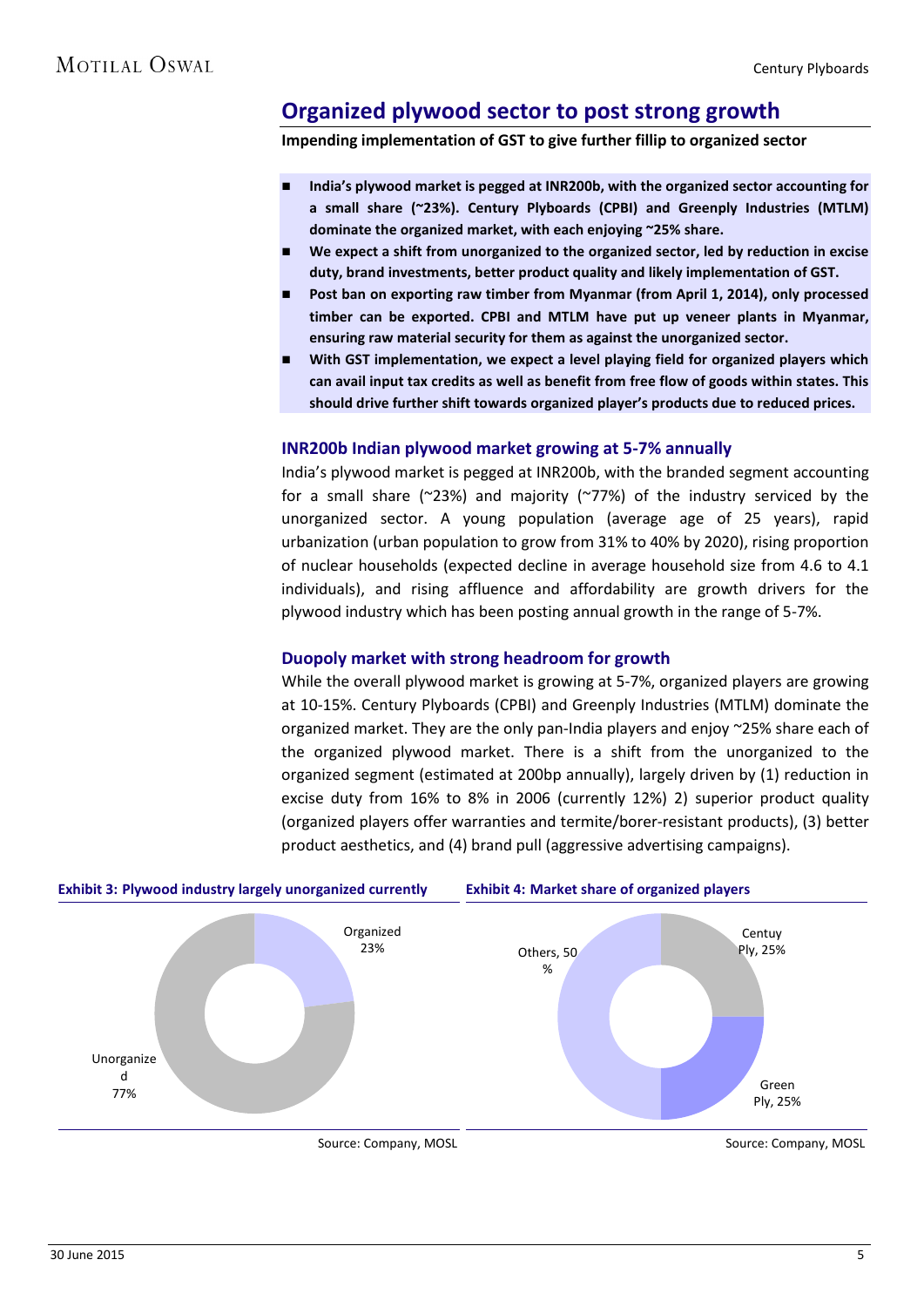#### **Raw material security – entry barrier favoring large organized players**

In plywood manufacturing, three raw materials are used: (i) face timber (~22% of total raw material cost) – the outermost layer, (ii) core timber ( $\sim$ 64% of total raw material cost) – generally, low quality timber below face timber, and (iii) chemicals/adhesives and other raw material (~14% of overall raw material cost). Face timber is high quality premium timber, usually imported from Myanmar, Europe, Indonesia or Africa. Core timber is plantation timber and is available in abundance in India; it has a life cycle of 6-7 years.



Source: Company, MOSL

Source: Company, MOSL

#### **Ban on export of raw timber by Myanmar has altered supply dynamics**

Myanmar, where superior quality timber is available, banned the export of raw timber from April 1, 2014. Earlier, Indian players used to import the raw timber and process it at their factories in India. However with ban on raw timber exports, only processed timber from Myanmar can be imported. This move by Myanmar was aimed at establishing a domestic wood-processing industry, which would enhance value-addition, generate duties/taxes, and increase employment. However, for Indian plywood manufacturers, this restricted critical raw material supplies.

In order to combat this move by the Myanmar government, CPBI and MTLM have put up veneer plants in Myanmar, giving them access to high quality face timber; the unorganized sector has not been able to replicate this. The unorganized players are now largely dependent on CPBI and MTLM for their high quality raw material needs. In this scenario, CPBI and MTLM would be able to dominate the higher growth, quality-conscious segment, improving their brand image and margins.

A positive implication of ban on raw timber exports is in the form of lower logistics costs on transporting processed timber. The cost of transporting raw timber from Myanmar is very high because of its bulky nature. Once converted to veneers, the bulk weight reduces substantially, as 30% of the moisture content in logs is removed, and post-peeling, the weight reduces by another 30%. In veneer form, the total bulk handling weight reduces by 50%, thus reducing logistics costs.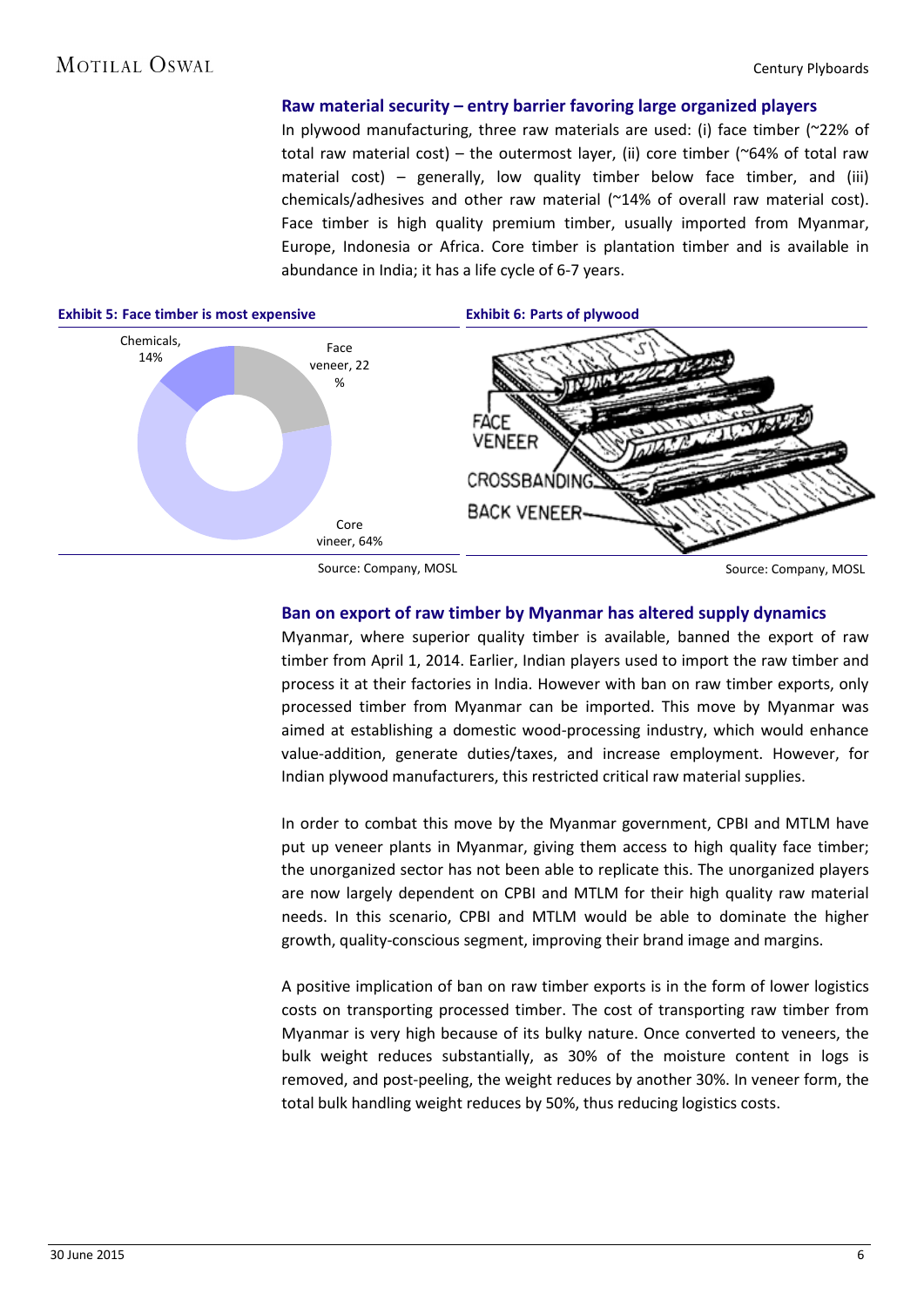#### **GST – a potential game changer for organized players**

Organized players were at a disadvantage historically due to high excise duty of 16%, which was reduced to 8% in 2006 and is now pegged at 12%. However, despite lower excise duty indirect taxes in India have a cascading effect on interstate transfers, which results in higher taxation for organized players as against unorganized players. With GST implementation, this arbitrage will fade, creating a level playing field for organized players. Apart from reduction in production cost due to availability of tax credit, GST implementation will also benefit organized players in logistics, with free flow of goods within states. We believe GST implementation will result in a huge shift from the unorganized market to the organized market, as consumer preference will shift towards branded products due to reduced price gap.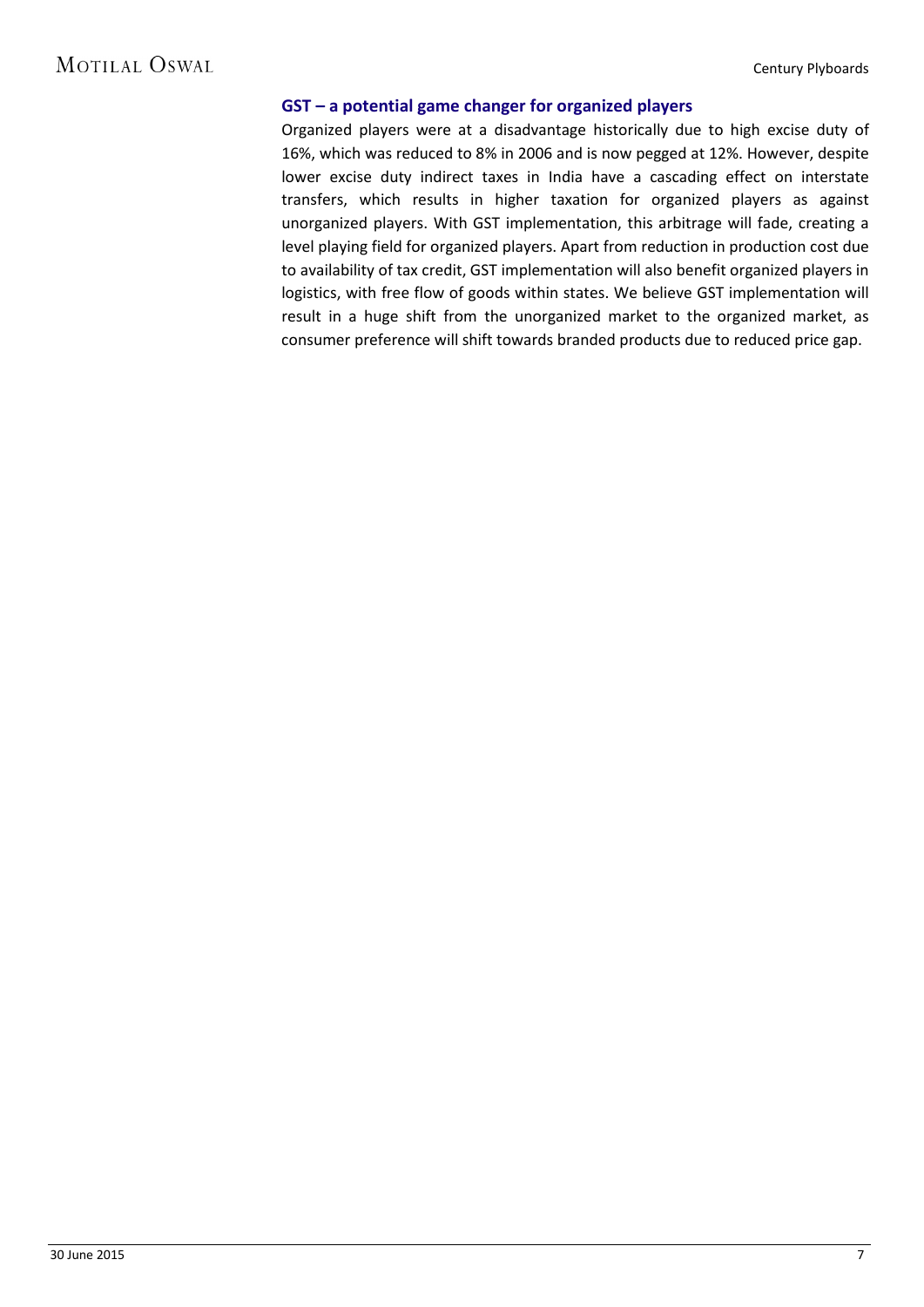### <span id="page-7-0"></span>**Century Plyboards set to outpace industry growth**

**Key drivers: Strong brand, improving distribution, product expansions**

- *Century Ply***, along with** *Greenply* **is the largest brand in the organized Indian plywood industry. Though MTLM enjoys almost equal share, Synovate indicates much higher brand recall for Century Ply. Sarda Ply (3rd largest), is not even 1/5th the size of CPBI.**
- **Around 90% of CPBI's products are marketed through the retail network. Only 10% are marketed through the discount-driven OEM network.**
- **We expect plywood revenues to post 14% CAGR and laminate revenues to post 19% CAGR over FY15-17, with stable margins in both divisions.**

#### **Century Plyboard – Brand of choice in the Indian plywood industry**

*Century Ply*, along with *Greenply* is the largest brand in the organized Indian plywood industry. It commands 25% share in the organized market. While Greenply Industries (MTLM) is of equal size, the third largest player, Sarda Plywood not even 1/5th its size. Its brand recall is significant, with *Century Ply* commanding top of the mind awareness of 98% according to Synovate. CPBI invests regularly in marketing activities, with annual ad spends at 3% of sales (4% for plywood division). We believe CPBI has built its brand reputation, led by consistent quality, pioneering product features like termite/borer resistance, and warranties. *Century Ply* commands ~5% pricing premium over *Greenply* and 20% pricing premium over unorganized products.

#### **Exhibit 7: Century Ply and Green Ply dominate the organized market**



Source: Company, MOSL



30 June 2015 8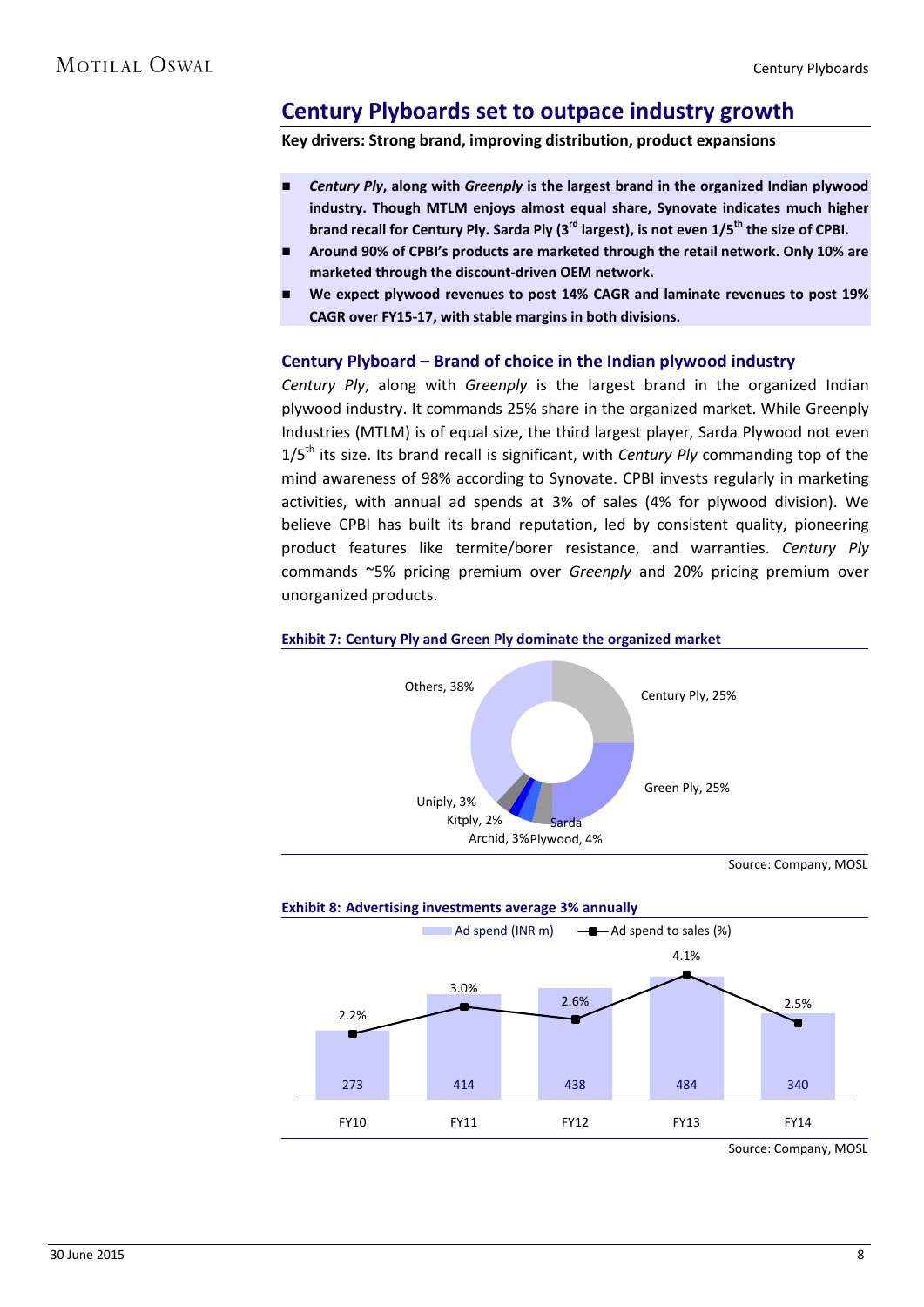#### Century Plyboards

#### **Celebrities part of regular brand advertisements**



Source: Company, MOSL



Source: Company, MOSL

**Exhibit 9: Aggressive marketing campaigns keep Century Ply ahead of the market**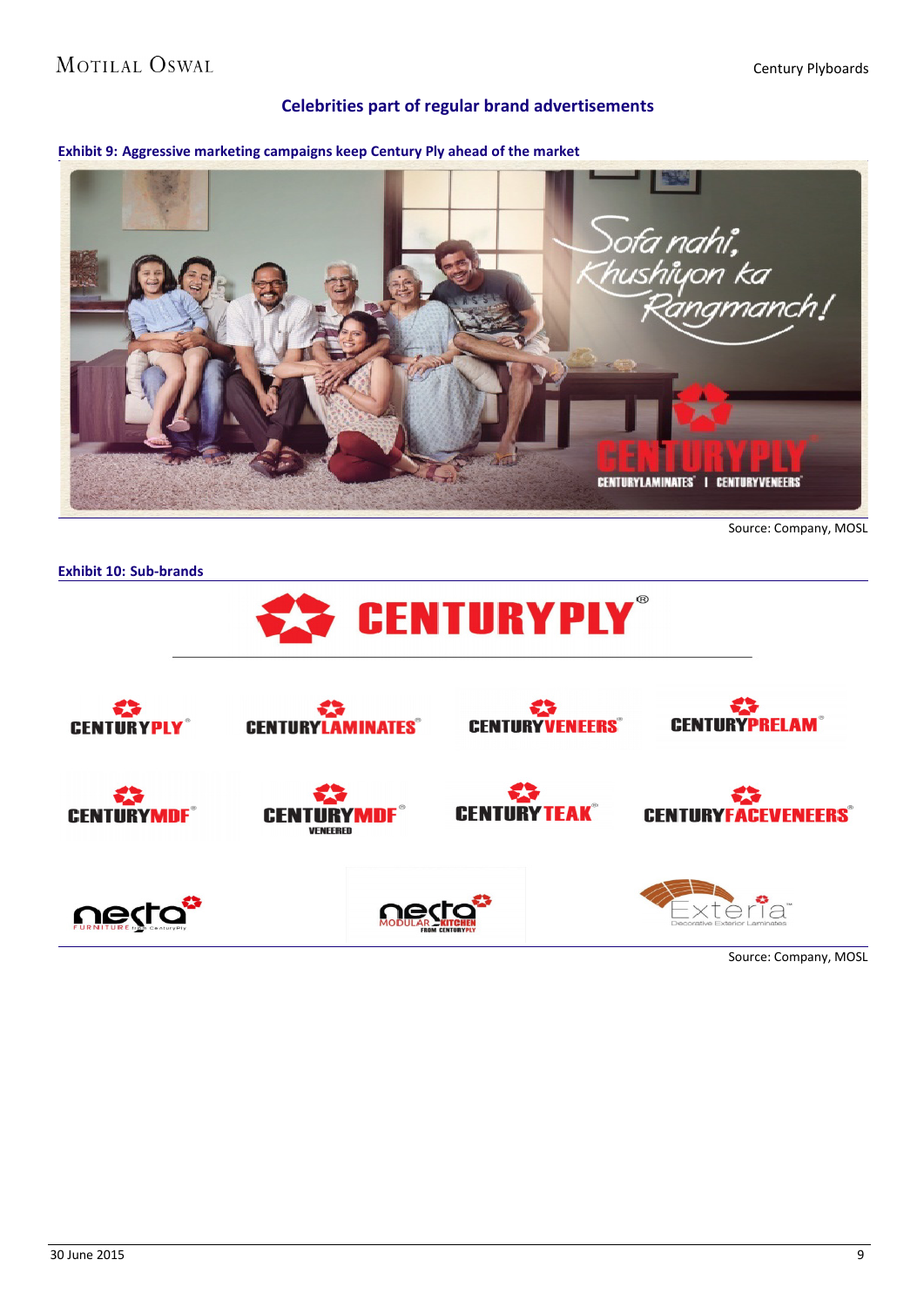#### **Predominantly retail revenues; expanding distribution network**

Around 87% of CPBI's products are marketed through the price-inelastic retail network and just 10% are marketed through the discount-driven institutional network. To further its reach, CPBI has expanded its plywood dealer network at 13% CAGR over FY12-14 from 1,106 dealers to 1,424 dealers. Further, it has expanded its presence from metros and large cities (Top 100 towns with population over 500k) to Tier-1 towns (Top 500 towns with population more than 100k), thus widening its product reach. In the smaller towns, it has been penetrating the market with its more affordable range of products like Sainik and Maxima which are driving growth. Currently, CPBI derives 50% if its revenues from Top 50 towns, 70% of revenues from Top 100 towns, and ~92% of revenues from Top 500 towns. It has a total reach of 684 towns, catering to a retail network of 10,400 outlets.



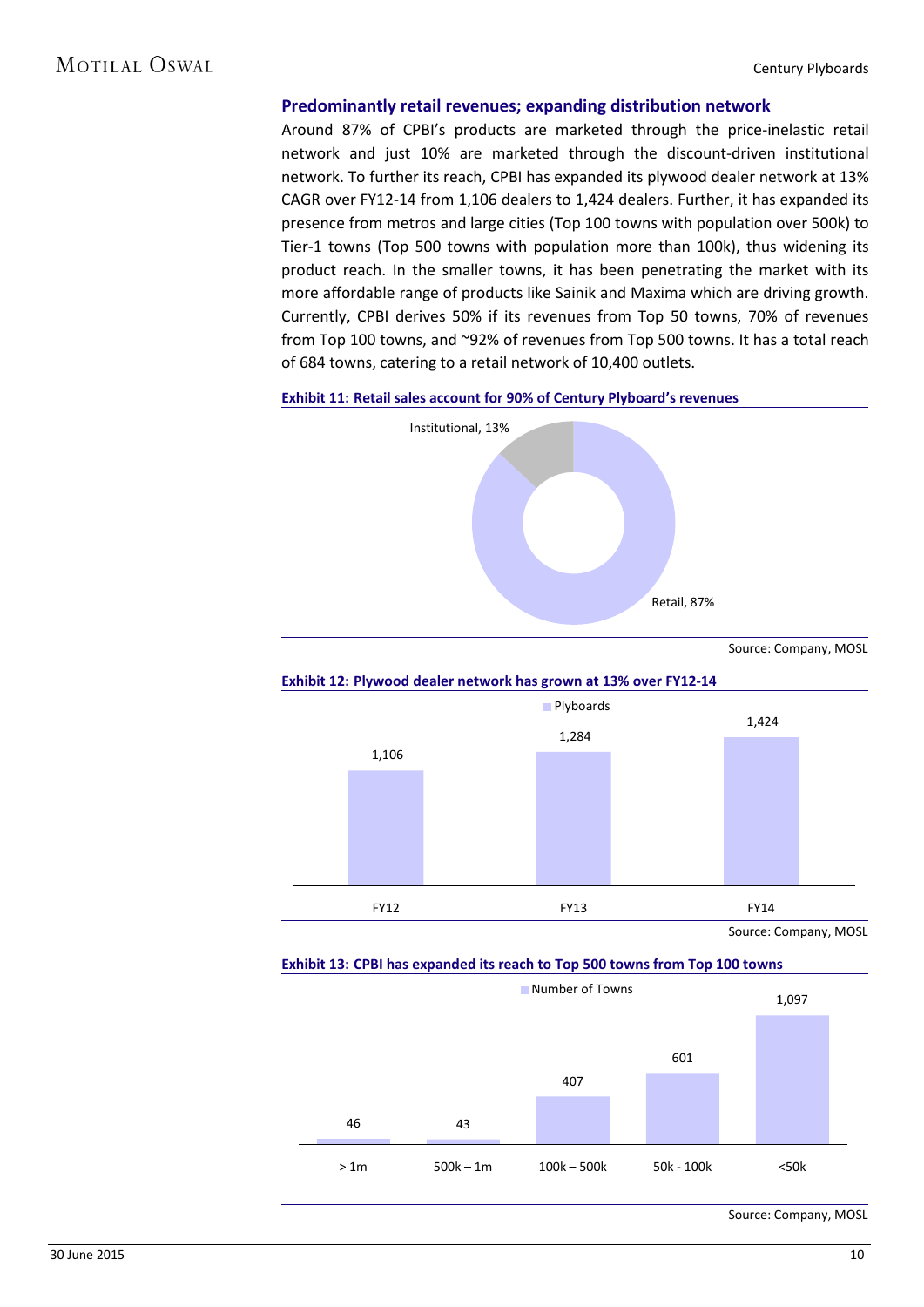**Expanding sales network aggressively; pan-India presence drives efficiency** CPBI has expanded its sales team at a CAGR of 39% over FY10-15, driving higher

focus on retail sales. Additionally, with its pan-India presence through 7 manufacturing units, 35 branch offices and 6 regional distributor centers, it is able to keep costs down (especially logistics costs, since plywood is a bulky product), and ensure swift and timely delivery to its dealers.

**Exhibit 14: Sales team has been expanded at 39% CAGR over FY10-15**



Source: Company, MOSL



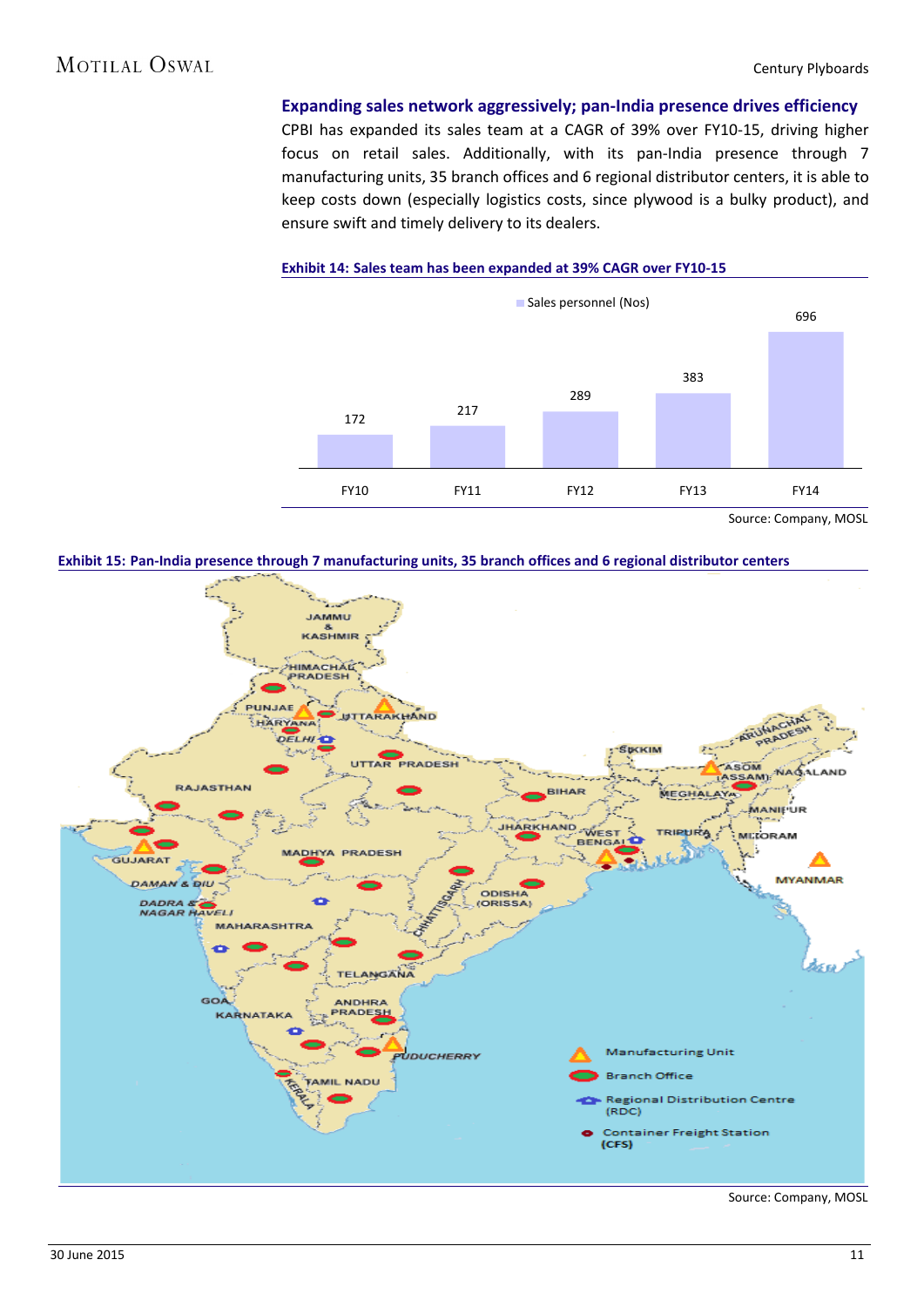**Expansion of affordable product range to drive deeper Tier 1/2 penetration**

Initially focused on just the premium end of the market, CPBI with a view to enlarge its addressable market, has expanded its product portfolio from premium plywood to affordable plywood through sub-brands like *Sainik* and *Maxima*, which are ~10% and ~16% cheaper than flagship brand – '*Club Prime*'. Revenue contribution from affordable products has increased from 47% in FY13 to 53% in FY15. This has helped tap demand from mid-segment buyers who earlier bought non-branded plywood, and this strategy worked well especially with CPBI's strategy of penetrating smaller Tier 1 / 2 towns. CPBI's *Sainik* brand is completely outsourced, thus providing scale and growth without further capital deployment.

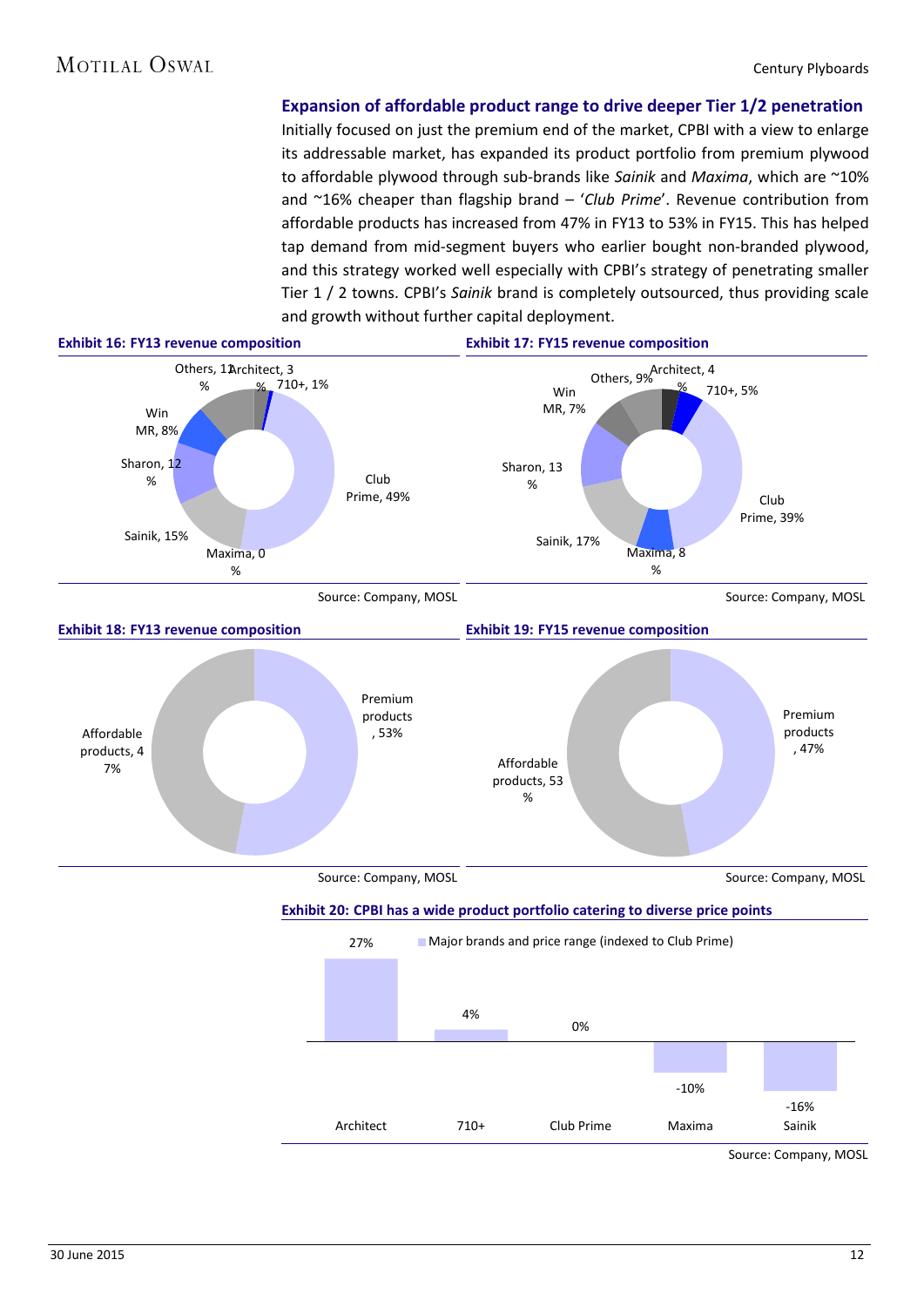#### **MOTILAL OSWAL**

#### **Further de-risking raw material supplies through entry into Laos**

CPBI is setting up a new unit through a 51%-owned SPV (49% local partner) in the SEZ area in Laos. Currently, it has an arrangement with an existing unit in Laos with which it has shared technical expertise and to which it has given machinery on lease. With its own unit, CPBI would be confident of committed supplies of face veneer for future growth. It has spent ~INR300m in capex for this unit. Over next 12 months, Laos unit will have 8 lines running, similar to 8 lines running at Myanmar. Further, with landed costs of face veneer from Laos being 10-15% cheaper, we believe higher contribution from Laos could be margin accretive in the medium term.

#### **Setting up greenfield particleboard unit at existing site of Chennai unit**

CPBI is setting up a particleboard unit, which will use saw mill dust and timber wastage generated at its Chennai unit as well as timber wastage procured from wood-based units in the vicinity as raw material. The unit will backward integrate with the company's existing pre-lamination board units at Chennai. It will spend ~INR600m as capex for this unit.

#### **Lower currency volatility to reduce forex losses**

CPBI typically imports ~50% of its raw material requirements such as logs, paper and chemicals. This makes it vulnerable to forex volatility. Over the last three years, CPBI has incurred an estimated forex loss of ~INR1b. However, in the last one year, the management has cut its forex liabilities (from INR3.0b to INR1.8b as on  $31<sup>st</sup>$  March, 2015), reducing the risk of unfavorable exchange rate movements. We believe this should reduce the risk of forex losses going forward.

#### **Medium density fiberboard (MDF) – lack of widespread acceptance**

Medium density fiberboard (MDF) is engineered wood, made from fiber obtained by breaking down wood residuals. MDF forms 64% of total panel products globally as against less than 3.5% in India. Plywood currently accounts for ~95% of the panel industry in India, as housing furniture accounts for most of the demand for timber products in India. The MDF market has grown in size (INR35b in FY14 versus INR20b in FY08), but it has been largely been a low RoCE business for Indian manufacturers due to high capital intensity, low margins, B2B nature of operations, as carpenters are not equipped to work on MDF, and competition from Chinese imports. CPBI has chosen to stay away from the MDF business. Going forward, we expect slow transition to MDF, as durability of furniture is important to Indians, who also prefer to employ their own carpenters – this is unlikely to change soon. Hence, we do not see the risk of MDF impacting growth of the plywood industry.

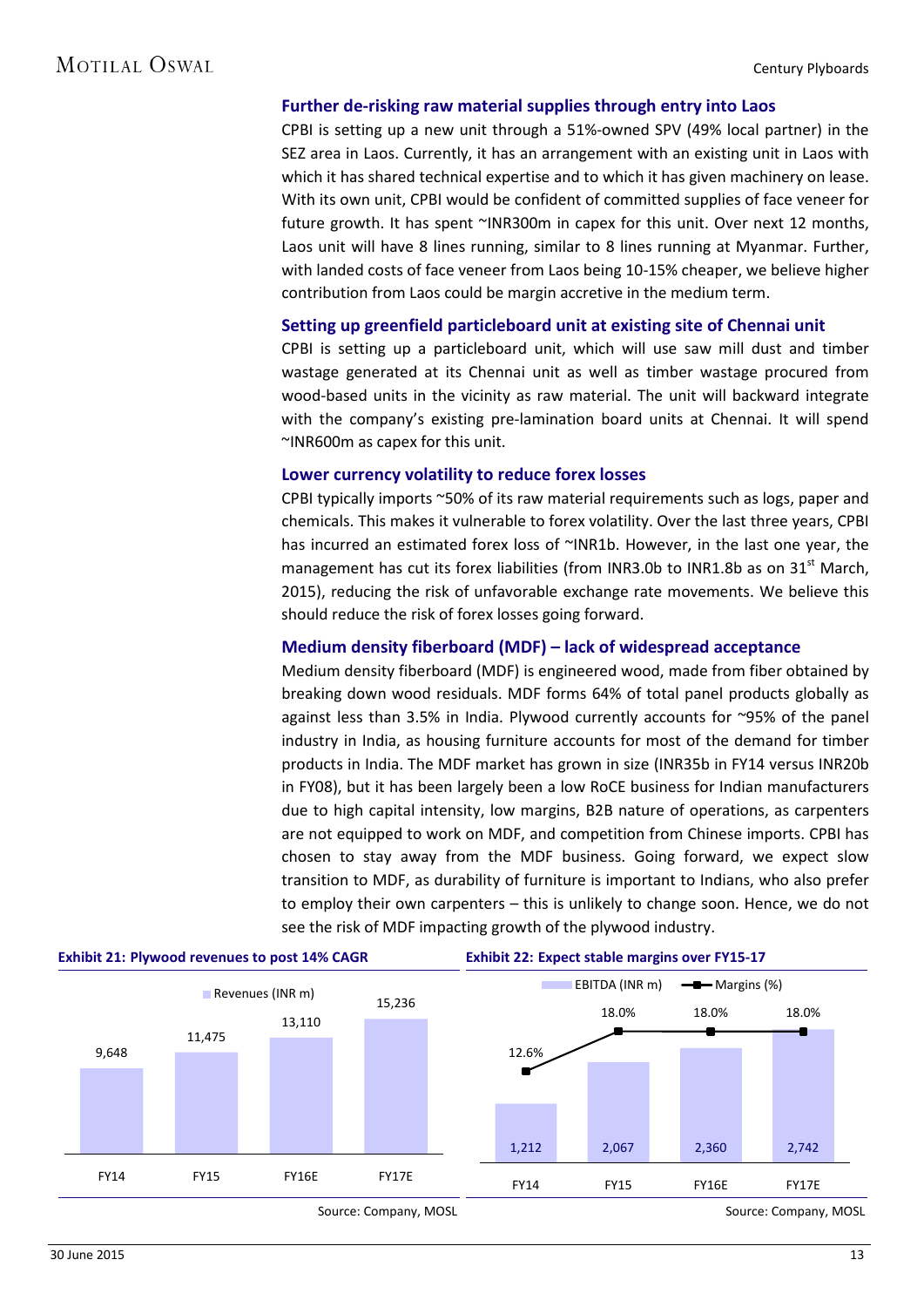#### **MOTILAL OSWAL**

**Laminates to post higher growth, but less attractive business than plywood**

Laminates are used to provide an aesthetic look to plywood. There is substantial business synergy between plywood and laminates, as they both have the same customer base. Similarly, growth drivers for laminates are the same as plywood. However, one key difference is that while plywood is largely an unorganized market, the laminates market is largely organized. Also, unlike plywood, laminates do not require timber (whose supply is restricted). The key raw materials for laminates are paper and chemicals, which are easily available. Led by higher share of organized players and with surplus capacities in the industry, competitive pressures ensure that margins in the laminates business are lower than in plywood.

CPBI is the third-largest producer of laminates in India. Greenlam and Merino are the largest players with capacities of 10m sheets each followed by CPBI with a capacity of 4.8m sheets. Exports account for 23% of its laminate revenues. To gain market share, CPBI has been launching niche products (example: new range of textures) and is adding 100 new SKUs every year (700 SKUs currently). We expect CPBI's laminates business to post 19% CAGR over FY15-17.



Source: Company, MOSL

Source: Company, MOSL

#### **Controls 50% of CFS capacity at Kolkata port**

In FY08, CPBI entered the container freight station (CFS) business in Kolkata by winning a bid to acquire 0.1m square meters of Kolkata Port Trust land. Due to heavy congestion at the port, the Port Trust had mandated that cargo be cleared within a day and stored in the CFS. With total capacity of 160k TEUs across its two CFS at Sona (40k TEUs) and Jingira Pool (120k TEUs), CPBI controls ~50% of the CFS capacity at Kolkata Port. We expect modest 10% growth in this division (4% of revenues), with sustenance of current margins of 46%. This business is unlikely to be a growth driver for CPBI, going forward.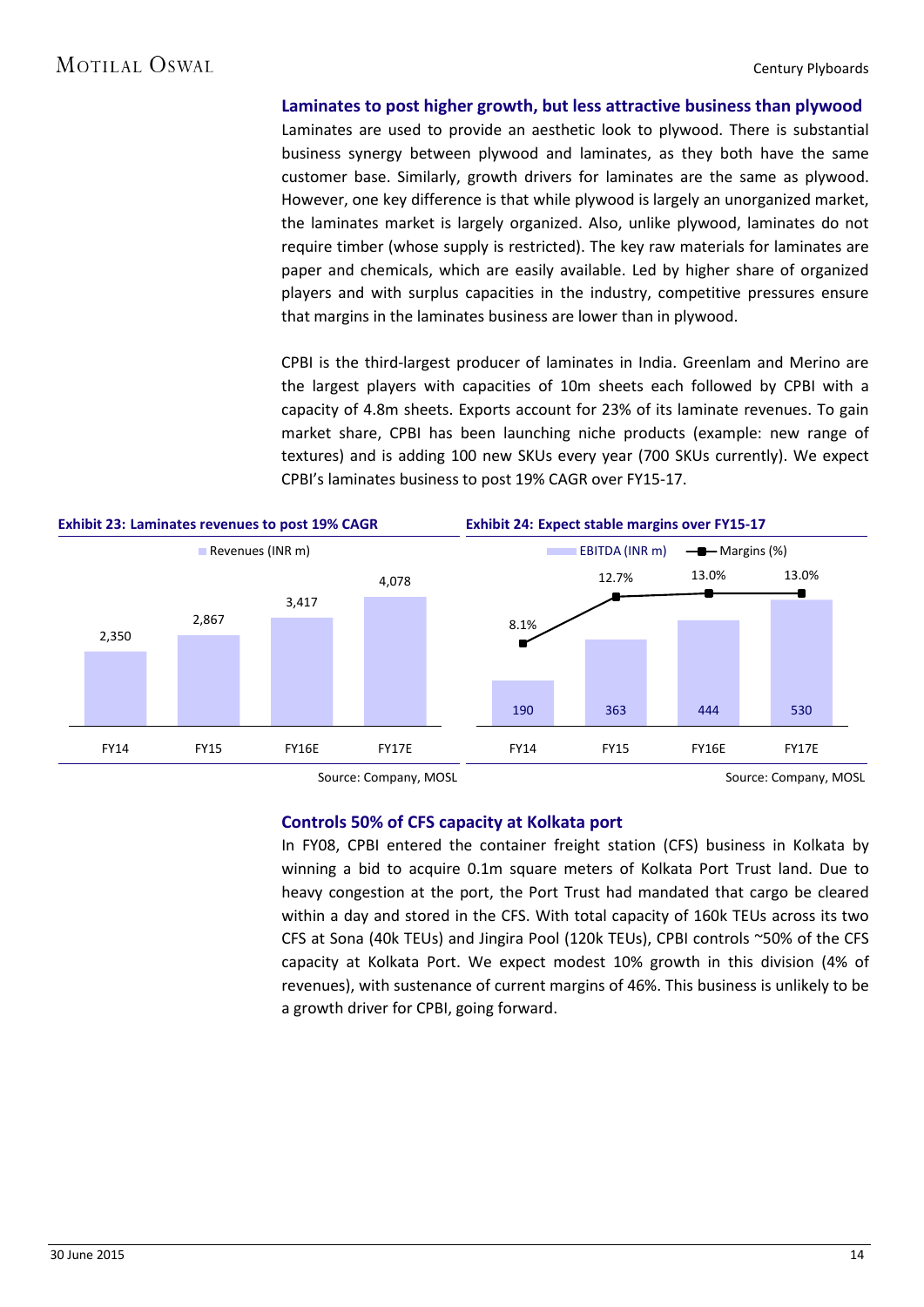#### <span id="page-14-0"></span>**Valuation and view**

**Market leadership, strong growth, improving return ratios to drive re-rating** With brand leadership in a duopoly market coupled with minimal penetration of organized players, we believe CPBI is well-placed to capture the strong growth potential of India's plywood and laminates market. Brand pull, along with likely implementation of reforms like GST would further accelerate growth, in our view. Given improving return ratios (26% RoCE in FY15; expected to reach 33% by FY17), strong EPS growth (22% CAGR over FY15-17), and strong medium-term growth visibility, we believe CPBI deserves multiples in line with similar building product leaders. We believe CPBI deserves a significant premium to MTLM given MTLM's strategy to expand MDF business which in our view is a lower sustainable RoCE business (MTLM currently enjoys excise and tax benefits in its MDF unit which result in higher reported RoCE, which may not sustain as the benefits expire in the future). We initiate coverage with a **Buy** rating with a PT of INR250 (25x FY17E EPS).





Source: Company, MOSL

FY13 FY14 FY15 FY16E FY17E

#### **Exhibit 29: Peer comparison**

FY13 FY14 FY15 FY16E FY17E

|                                         |           | Market      | <b>PE</b> (x)               |      |              | <b>RoE</b> (%) |              |              |
|-----------------------------------------|-----------|-------------|-----------------------------|------|--------------|----------------|--------------|--------------|
| <b>Company Name</b>                     | CMP (INR) | Cap (INR b) | <b>FY15</b><br><b>FY16E</b> |      | <b>FY17E</b> | <b>FY15</b>    | <b>FY16E</b> | <b>FY17E</b> |
| <b>Century Plyboards India Ltd</b>      | 185       | 41.0        | 27.6                        | 22.7 | 18.5         | 43.7           | 39.3         | 35.8         |
| Greenply Industries Ltd                 | 813       | 19.3        | 15.8                        | 16.0 | 13.2         | 23.2           | 22.6         | 22.1         |
| <b>Other building product companies</b> |           |             |                             |      |              |                |              |              |
| Kajaria Ceramics Ltd                    | 730       | 58.2        | 32.1                        | 26.9 | 21.2         | 27.6           | 26.2         | 27.0         |
| Astral Polytechnik Ltd                  | 390       | 46.0        | 58.7                        | 32.2 | 22.9         | 16.2           | 22.7         | 24.4         |
| <b>Asian Paints Ltd</b>                 | 740       | 709.6       | 50.9                        | 37.7 | 31.2         | 31.8           | 35.3         | 35.2         |
| <b>Average</b>                          |           |             | 47.2                        | 32.3 | 25.1         | 25.2           | 28.1         | 28.8         |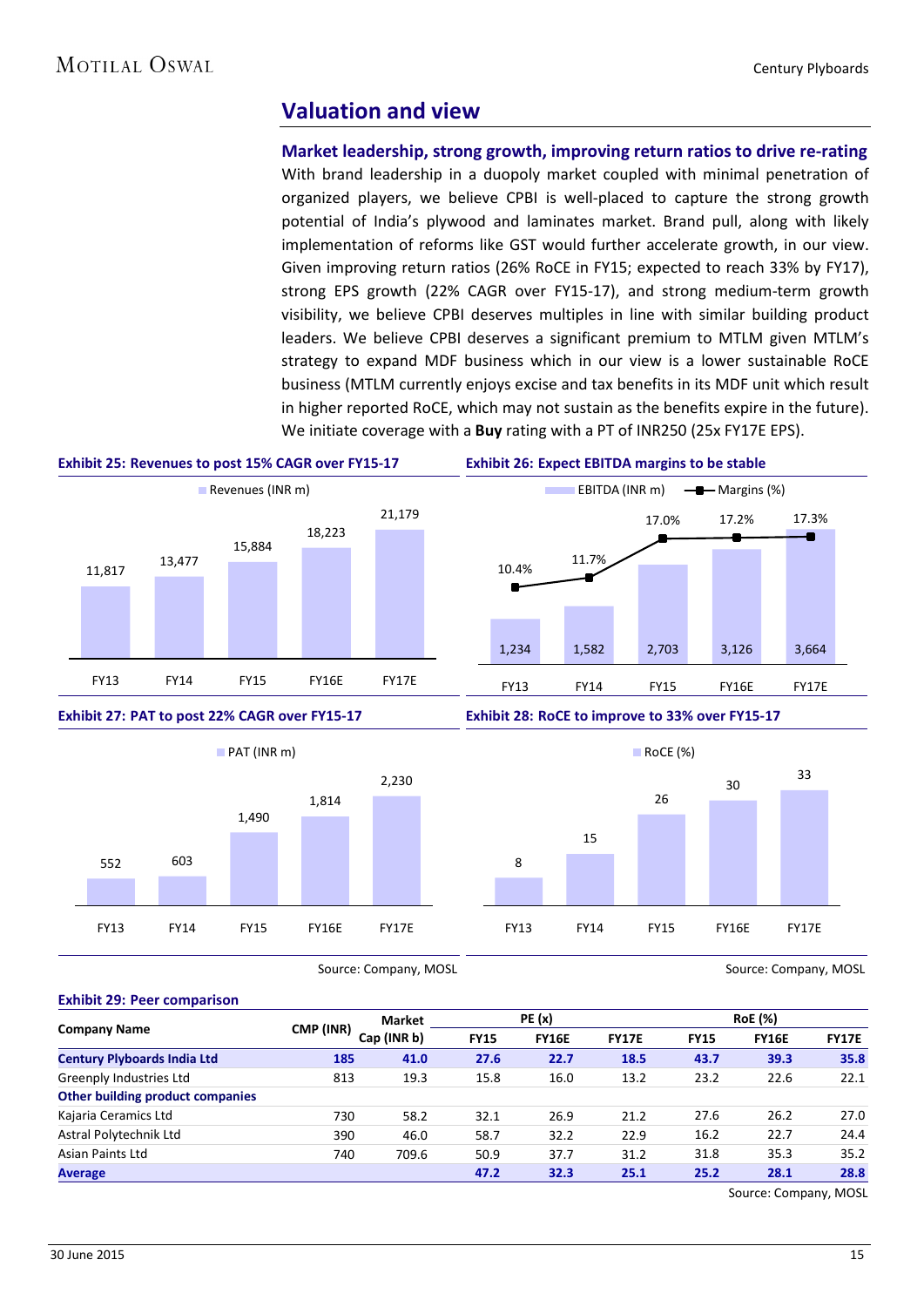#### <span id="page-15-0"></span>**Key risks**

#### **Slowdown in real estate**

CPBI's growth is linked with the growth in both the residential as well as commercial real estate businesses. Any slowdown can impact growth adversely.

#### **Foreign exchange risk**

CPBI is exposed to substantial foreign exchange risk, as it imports ~50% of its raw material requirements. Adverse foreign exchange volatility or INR depreciation can negatively impact the company's profitability.

#### **Product substitutes**

Plywood has been the material of choice when it comes to making furniture. It is cheaper than quality solid wood (say teak) furniture and is also easily available at local dealers. However, alternatives to plywood like MDF (medium density fiberboard) have gained in popularity, especially in the readymade furniture market. Though plywood is a tougher material and lasts longer than particleboard or MDF furniture, its higher cost (than MDF) results in the risk of product substitution.

#### **Global warming**

Increasing global warming poses a threat to the environment, globally. Stringent norms that restrict deforestation can significantly impact raw material sourcing.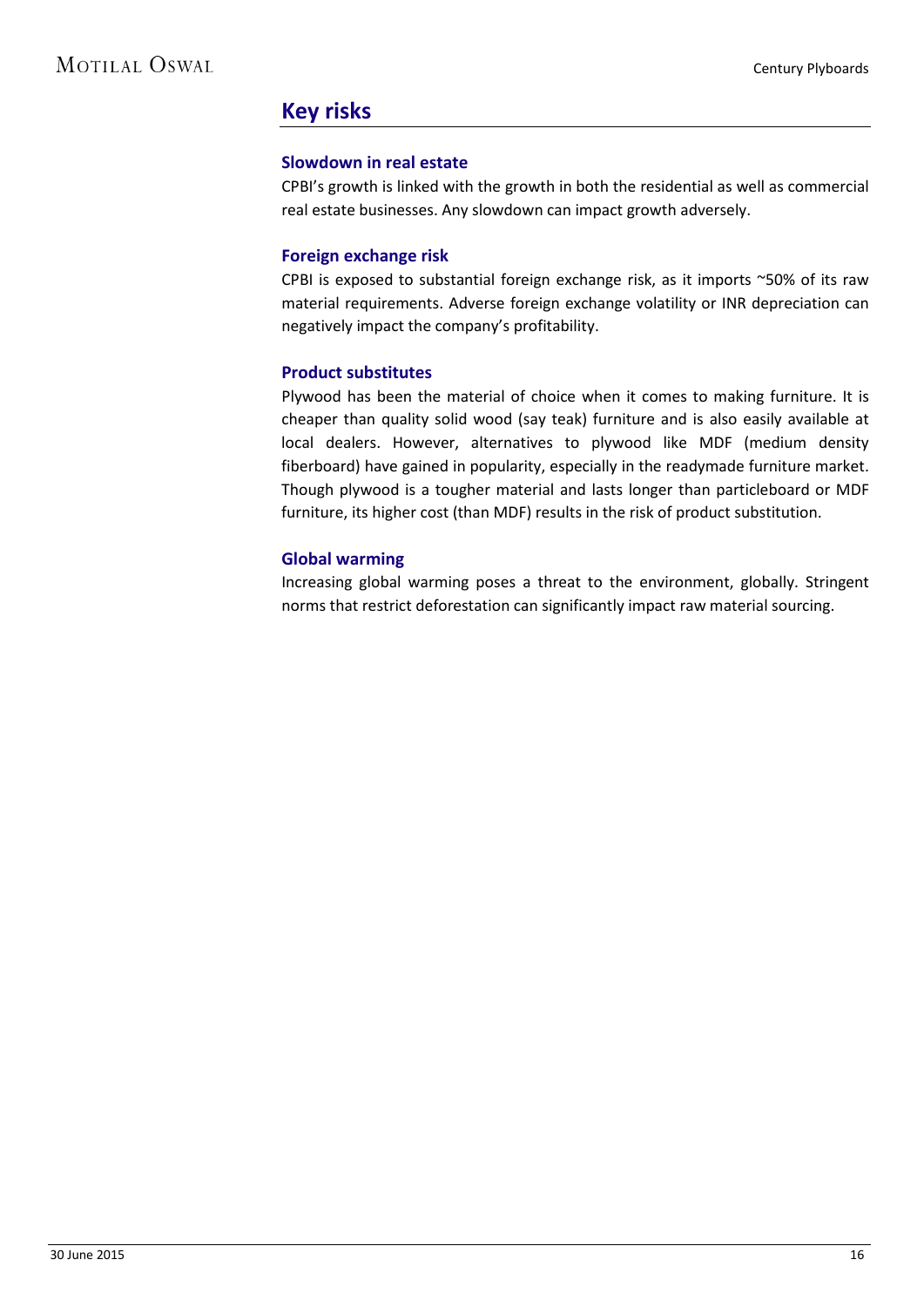#### <span id="page-16-0"></span>**Management overview**

#### **Sajjan Bhajanka, Executive Chairman**

Mr Sajjan Bhajanka, Executive Chairman, is a graduate, with 45 years of industry experience. He is responsible for overall strategic direction and handles Production, Finance, and Treasury directly. Mr Bhajanka also presides over the Federation of Indian Plywood and Panel Industry and the All India Veneer Manufacturers Association. He holds 27.5% stake in CPBI.

#### **Sanjay Agarwal, CEO and Managing Director**

Mr Sanjay Agarwal, CEO and Managing Director, is a graduate, with 30 years of industry experience. He is responsible for Sales, Marketing, IT and HR functions. He has created the *Century Ply* brand. He holds 27.2% stake in CPBI.

#### **Ajay Baldawa, Executive Director (Technical)**

Mr Ajay Baldawa, Executive Director (Technical), is MTech from IIT, with 30 years of plywood industry experience. He is responsible for all technical matters. He is a member of BIS Technical Committee for Plywood.

#### **Arun Julasaria, CFO**

Mr Arun Julasaria, CFO, is an FCA and an FCS, with varied experience of over 25 years. He is responsible for Finance, Accounts, Audit, Treasury, Corporate Structuring, and New Projects. He has been instrumental in SAP implementation at CPBI.

#### **Amit Gope, Head - Branding**

Mr Amit Gope, Head of Branding, is an MBA (Marketing) from XIMB, with 21 years of experience with Vodafone, Airtel and Uninor. He is responsible for Brandingrelated activities.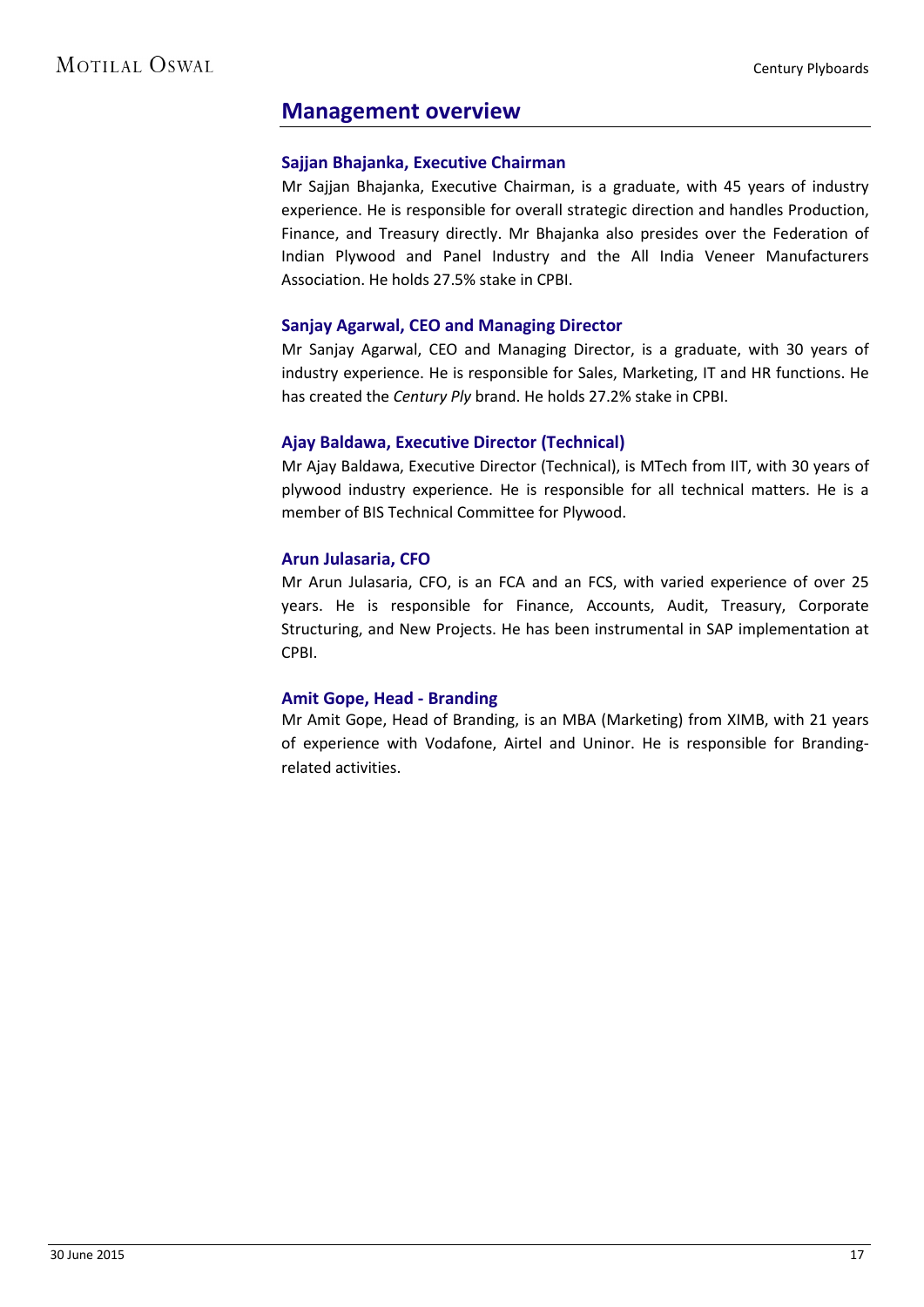### <span id="page-17-0"></span>**Financials and valuation**

| <b>Consolidated - Income Statement</b>           |             |             |             |             |              | (INR Million)                 |
|--------------------------------------------------|-------------|-------------|-------------|-------------|--------------|-------------------------------|
| Y/E March                                        | <b>FY12</b> | <b>FY13</b> | <b>FY14</b> | <b>FY15</b> | <b>FY16E</b> | <b>FY17E</b>                  |
| <b>Total Income from Operations</b>              | 16,674      | 11,817      | 13,477      | 15,884      | 18,223       | 21,179                        |
| Change (%)                                       | 22.6        | $-29.1$     | 14.0        | 17.9        | 14.7         | 16.2                          |
| <b>Total Expenditure</b>                         | 13,821      | 10,583      | 11,894      | 13,181      | 15,098       | 17,515                        |
| % of Sales                                       | 82.9        | 89.6        | 88.3        | 83.0        | 82.8         | 82.7                          |
| <b>EBITDA</b>                                    | 2,853       | 1,234       | 1,582       | 2,703       | 3,126        | 3,664                         |
| Margin (%)                                       | 17.1        | 10.4        | 11.7        | 17.0        | 17.2         | 17.3                          |
| Depreciation                                     | 556         | 280         | 387         | 485         | 519          | 578                           |
| <b>EBIT</b>                                      | 2,297       | 954         | 1,195       | 2,218       | 2,606        | 3,086                         |
| Int. and Finance Charges                         | 585         | 404         | 603         | 456         | 421          | 331                           |
| Other Income                                     | 50          | 72          | 37          | 33          | 40           | 48                            |
| PBT bef. EO Exp.                                 | 1,762       | 622         | 629         | 1,796       | 2,225        | 2,803                         |
| Current Tax                                      | 64          | 17          | 28          | 296         | 401          | 561                           |
| Deferred Tax                                     | -6          | 29          | $-32$       | 0           | $\mathbf{0}$ | $\mathbf 0$                   |
| Tax Rate (%)                                     | 3.7         | 7.4         | $-0.7$      | 16.5        | 18.0         | 20.0                          |
| <b>Adjusted PAT</b>                              | 1,426       | 552         | 603         | 1,490       | 1,814        | 2,230                         |
| Change (%)                                       | $-7.7$      | $-61.3$     | 9.2         | 147.2       | 21.8         | 23.0                          |
| Margin (%)                                       | 8.6         | 4.7         | 4.5         | 9.4         | 10.0         | 10.5                          |
| <b>Consolidated - Balance Sheet</b><br>Y/E March | <b>FY12</b> | <b>FY13</b> | <b>FY14</b> | <b>FY15</b> | <b>FY16E</b> | (INR Million)<br><b>FY17E</b> |
| <b>Equity Share Capital</b>                      | 228         | 223         | 223         | 223         | 223          | 223                           |
| <b>Total Reserves</b>                            | 7,038       | 2,336       | 2,708       | 3,671       | 5,124        | 6,890                         |
| <b>Net Worth</b>                                 | 7,266       | 2,558       | 2,931       | 3,894       | 5,346        | 7,112                         |
| Minority Interest                                | 1,794       | 86          | 115         | 55          | 55           | 55                            |
| <b>Deferred Liabilities</b>                      | 29          | 27          | 4           | 8           | 8            | 8                             |
| <b>Total Loans</b>                               | 10,482      | 5,419       | 5,801       | 4,706       | 3,706        | 2,906                         |
| <b>Capital Employed</b>                          | 19,570      | 8,090       | 8,850       | 8,662       | 9,115        | 10,081                        |
|                                                  |             |             |             |             |              |                               |
| <b>Gross Block</b>                               | 7,220       | 4,123       | 4,895       | 4,997       | 5,597        | 6,197                         |
| Less: Accum. Deprn.                              | 3,091       | 1,396       | 1,731       | 2,216       | 2,735        | 3,313                         |
| <b>Net Fixed Assets</b>                          | 4,129       | 2,728       | 3,164       | 2,782       | 2,863        | 2,885                         |
|                                                  |             |             |             |             |              |                               |
| Curr. Assets, Loans&Adv.                         | 10,030      | 6,085       | 6,793       | 7,890       | 8,353        | 9,658                         |
| Inventory                                        | 3,105       | 2,293       | 3,029       | 3,322       | 3,712        | 4,314                         |
| <b>Account Receivables</b>                       | 1,951       | 1,793       | 2,089       | 2,683       | 2,646        | 2,901                         |
| Cash and Bank Balance                            | 685         | 1,020       | 387         | 374         | 183          | 268                           |
| Loans and Advances                               | 4,289       | 980         | 1,289       | 1,510       | 1,812        | 2,175                         |
| <b>Curr. Liability &amp; Prov.</b>               | 2,331       | 1,268       | 1,389       | 2,013       | 2,105        | 2,465                         |
| <b>Account Payables</b>                          | 2,303       | 1,166       | 1,063       | 1,585       | 1,591        | 1,849                         |
| Provisions                                       | 28          | 102         | 326         | 428         | 514          | 617                           |
| <b>Net Current Assets</b>                        | 7,699       | 4,817       | 5,404       | 5,877       | 6,249        | 7,192                         |

Deferred Tax assets and the contract of the contract of the 29 and 20 contract of the 20 contract of the 20 contract of the 20 contract of the 20 contract of the 20 contract of the 20 contract of the 20 contract of the 20 **Appl. of Funds 19,571 8,090 8,850 8,663 9,115 10,081**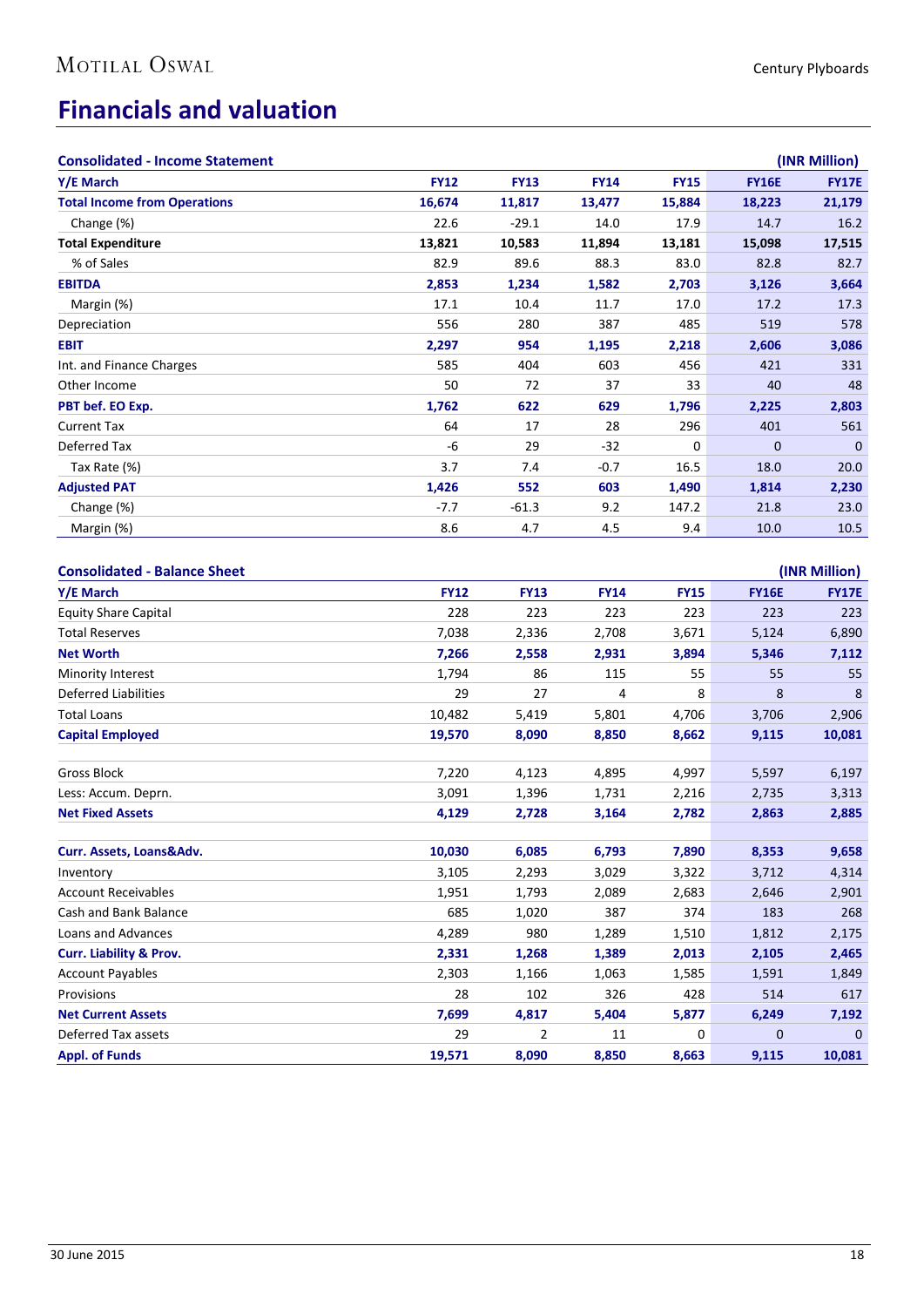### **Financials and valuation**

| <b>Ratios</b>                             |             |                |                |             |              |               |
|-------------------------------------------|-------------|----------------|----------------|-------------|--------------|---------------|
| Y/E March                                 | <b>FY12</b> | <b>FY13</b>    | <b>FY14</b>    | <b>FY15</b> | <b>FY16E</b> | <b>FY17E</b>  |
| <b>Basic (INR)</b>                        |             |                |                |             |              |               |
| <b>EPS</b>                                | 6.3         | 2.5            | 2.7            | 6.7         | 8.2          | 10.0          |
| Cash EPS                                  | 8.7         | 3.7            | 4.4            | 8.9         | 10.5         | 12.6          |
| <b>BV/Share</b>                           | 31.9        | 11.5           | 13.2           | 17.5        | 24.0         | 32.0          |
| <b>DPS</b>                                | 1.0         | 0.3            | 1.0            | 1.3         | 1.4          | 1.8           |
| Payout (%)                                | 21.1        | 11.8           | 41.8           | 21.7        | 19.9         | 20.8          |
| Valuation (x)                             |             |                |                |             |              |               |
| P/E                                       |             |                | 68.3           | 27.6        | 22.7         | 18.5          |
| Cash P/E                                  |             |                | 41.6           | 20.9        | 17.6         | 14.7          |
| P/BV                                      |             |                | 14.0           | 10.6        | 7.7          | 5.8           |
| EV/Sales                                  |             |                | 3.4            | 2.9         | 2.4          | 2.1           |
| EV/EBITDA                                 |             |                | 29.4           | 16.8        | 14.3         | 11.9          |
| Dividend Yield (%)                        | 0.5         | 0.1            | 0.5            | 0.7         | 0.8          | 1.0           |
| FCF per share                             | $-14.3$     | $-4.3$         | $-1.4$         | 9.4         | 7.2          | 7.6           |
| <b>Return Ratios (%)</b>                  |             |                |                |             |              |               |
| RoE                                       | 21.0        | 11.2           | 22.0           | 43.7        | 39.3         | 35.8          |
| RoCE                                      | 15.8        | 8.0            | 14.7           | 26.0        | 30.0         | 32.9          |
| <b>Working Capital Ratios</b>             |             |                |                |             |              |               |
| Asset Turnover (x)                        | 0.9         | 1.5            | 1.5            | 1.8         | 2.0          | 2.1           |
| <b>Inventory (Days)</b>                   | 68.0        | 70.8           | 82.0           | 76.3        | 74.3         | 74.3          |
| Debtor (Days)                             | 40          | 51             | 52             | 57          | 49           | 46            |
| Creditor (Days)                           | 112         | 58             | 50             | 69          | 60           | 60            |
| Working Cap. Turnover (Days)              | 154         | 117            | 136            | 126         | 121          | 119           |
| Leverage Ratio (x)                        |             |                |                |             |              |               |
| <b>Current Ratio</b>                      | 4.3         | 4.8            | 4.9            | 3.9         | 4.0          | 3.9           |
| <b>Interest Cover Ratio</b>               | 4           | $\overline{2}$ | $\overline{2}$ | 5           | 6            | 9             |
| Debt/Equity                               | 1.4         | 2.1            | 2.0            | 1.2         | 0.7          | 0.4           |
|                                           |             |                |                |             |              |               |
| <b>Consolidated - Cash Flow Statement</b> |             |                |                |             |              | (INR Million) |
| Y/E March                                 | <b>FY12</b> | <b>FY13</b>    | <b>FY14</b>    | <b>FY15</b> | <b>FY16E</b> | <b>FY17E</b>  |
| OP/(Loss) before Tax                      | 1,555       | 623            | 629            | 1,796       | 2,225        | 2,803         |
| Depreciation                              | 556         | 280            | 387            | 485         | 519          | 578           |
| Interest & Finance Charges                | 554         | 395            | 580            | 456         | 421          | 331           |
| Direct Taxes Paid                         | $-365$      | $-105$         | $-117$         | $-296$      | $-401$       | $-561$        |
| (Inc)/Dec in WC                           | $-1,239$    | $-600$         | $-1,168$       | $-485$      | $-563$       | $-859$        |
| <b>CF from Operations</b>                 | 1,062       | 592            | 311            | 1,955       | 2,202        | 2,292         |
| (inc)/dec in FA                           | $-4,466$    | $-1,570$       | $-643$         | 137         | $-600$       | $-600$        |

**Free Cash Flow -3,247 -966 -305 2,092 1,591 1,680 CF from Investments -4,233 -1,812 -690 105 -600 -600** Issue of Shares **1888 1888 1888 1888 1888 1888 1888 1888 1888 1888 1888 1888 1888 1888 1888 1888 1888 1888 1888 1888 1888 1888 1888 1888 1888 1888 1888 1888 1888 18** (Inc)/Dec in Debt 4,512 1,967 372 -1,095 -1,000 -800 Interest Paid -623 -419 -594 -456 -421 -331 Dividend Paid -478 -1 -59 -323 -361 -465 **CF from Fin. Activity 3,335 1,543 -281 -2,073 -1,782 -1,595 Inc/Dec of Cash 321 335 -633 -13 -191 85** Opening Balance 2012 2020 364 585 1,020 387 374 183 **Closing Balance 685 1,020 387 374 183 268**